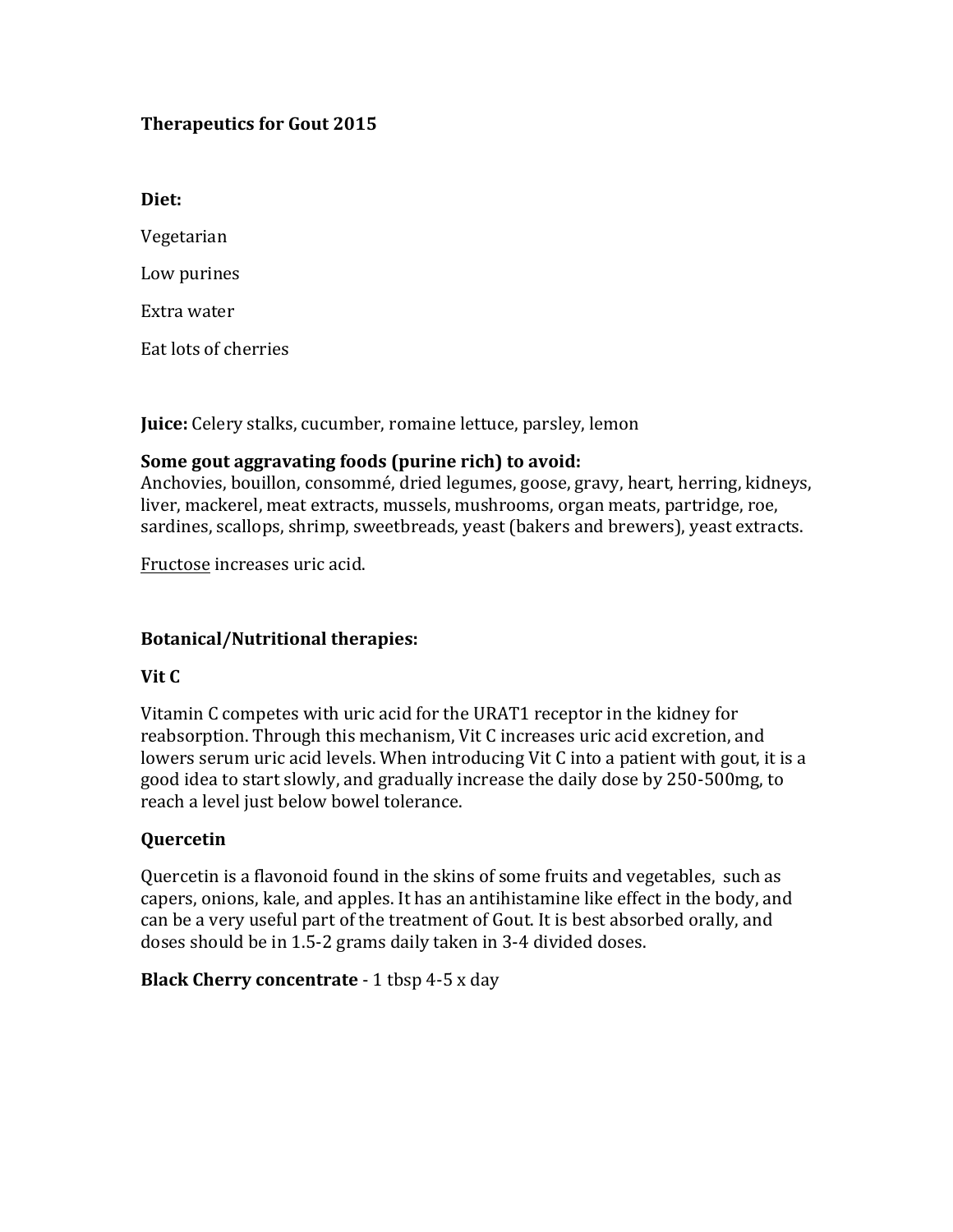## **TCM** therapy

**Acupuncture** can be helpful for pain relief and for management of acute symptoms of gouty arthritis, but for long term management, internal medicine strategies should be employed.

**Er Miao San,** "Two marvel powder", is a TCM formula traditionally used in the treatment of gout.

### **ER MIAO SAN INGREDIENTS:**

**Huang Bai** (Cortex Phellodendron) - 12-15 grams in decoction or 9 grams granule powder daily.

**Cang Zhu** (Atractylodis Rhizome) - 9-12 grams in decoction or 6-9 grams granule powder daily in 2-3 divided doses

**Er Miao Wan teapills** (MayWay)  $- 12-15$  teapils  $3 \times day$ 

## **Jade Mtn Botanical formula:**

Colchicum (when available) 10 ml

Juniper seed 15 ml

Gravel Root 15 ml

Nettle seed 50 ml

Peony 20 ml

Turmeric 10 ml

Licorice 5 ml

 $3-5$  droppers  $3x$  daily straight by mouth or in a little water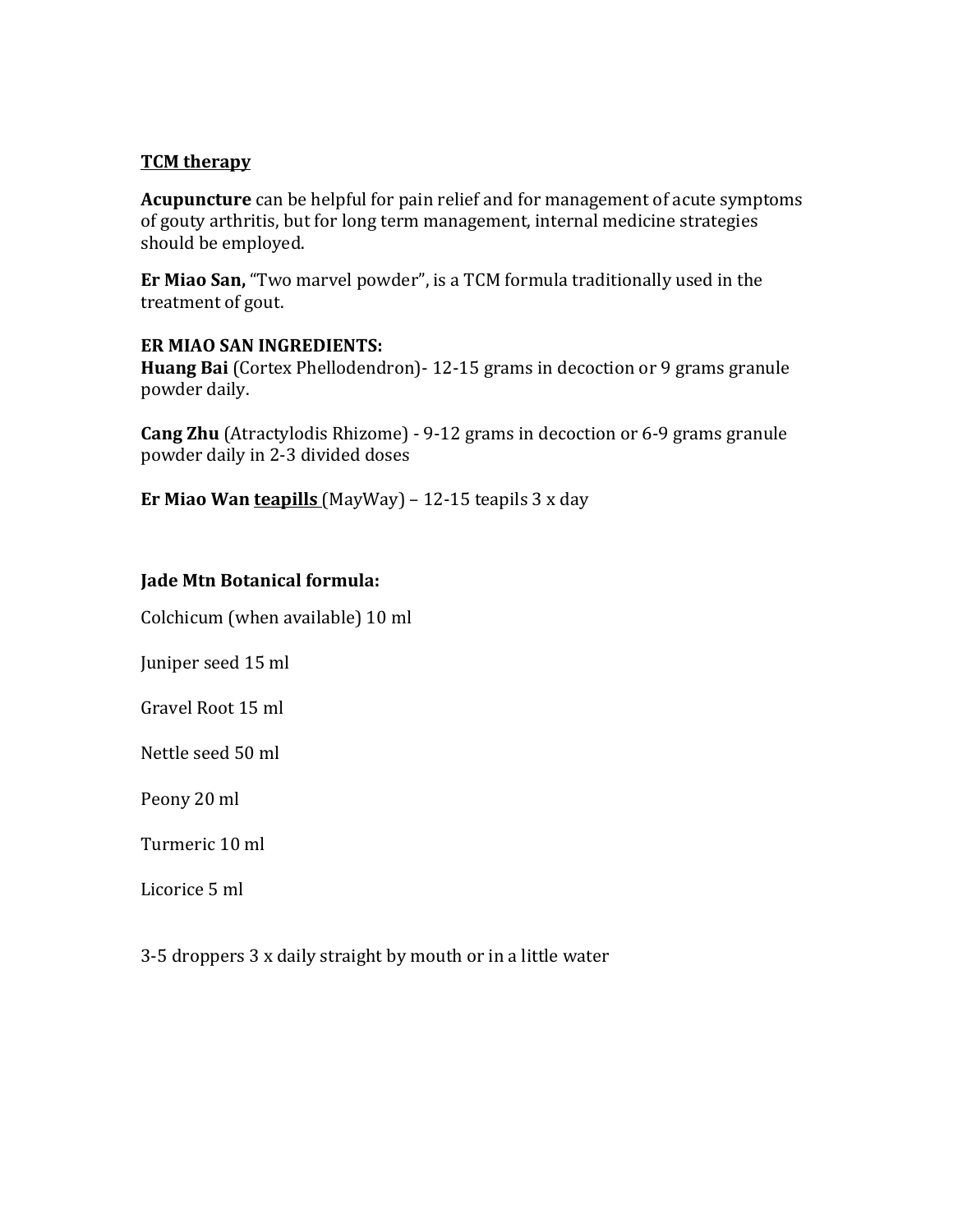## **Pharmaceuticals:**

#### **Colchicum autumnale**

The bulbo-tubers of *Colchicum autumnale* contain colchicine, a useful drug with a narrow therapeutic index. It has analgesic and diuretic properties that relieve gout pain, inflammation and edema, or water retention around affected joints.

Colchicine is approved by the FDA for the treatment of gout, and the plant has been used in small doses to prevent acute attacks of gout.

## **Allopurinol:**

Allopurinol slows down liver metabolism and conversion to uric acid. Although it does not "flush" the uric acid out of the system, this effect reduces peak concentrations, maintaining a more steady uric acid level. It has been hypothesized that by limiting the peaks, the kidneys can keep up with demands.

Allopurinol has become the treatment of choice for Gout. This is not because of its efficacy, as necrolysis of the skin although rare is one of many serious and little known complications (Reported to me by Dr. Martin Lidsky MD, Department of Rheumatology, Houston VA and initial investigator of allopurinol for gout many years ago), but because it is more profitable a treatment. (Dr. Esaias I. Baca D.C.)